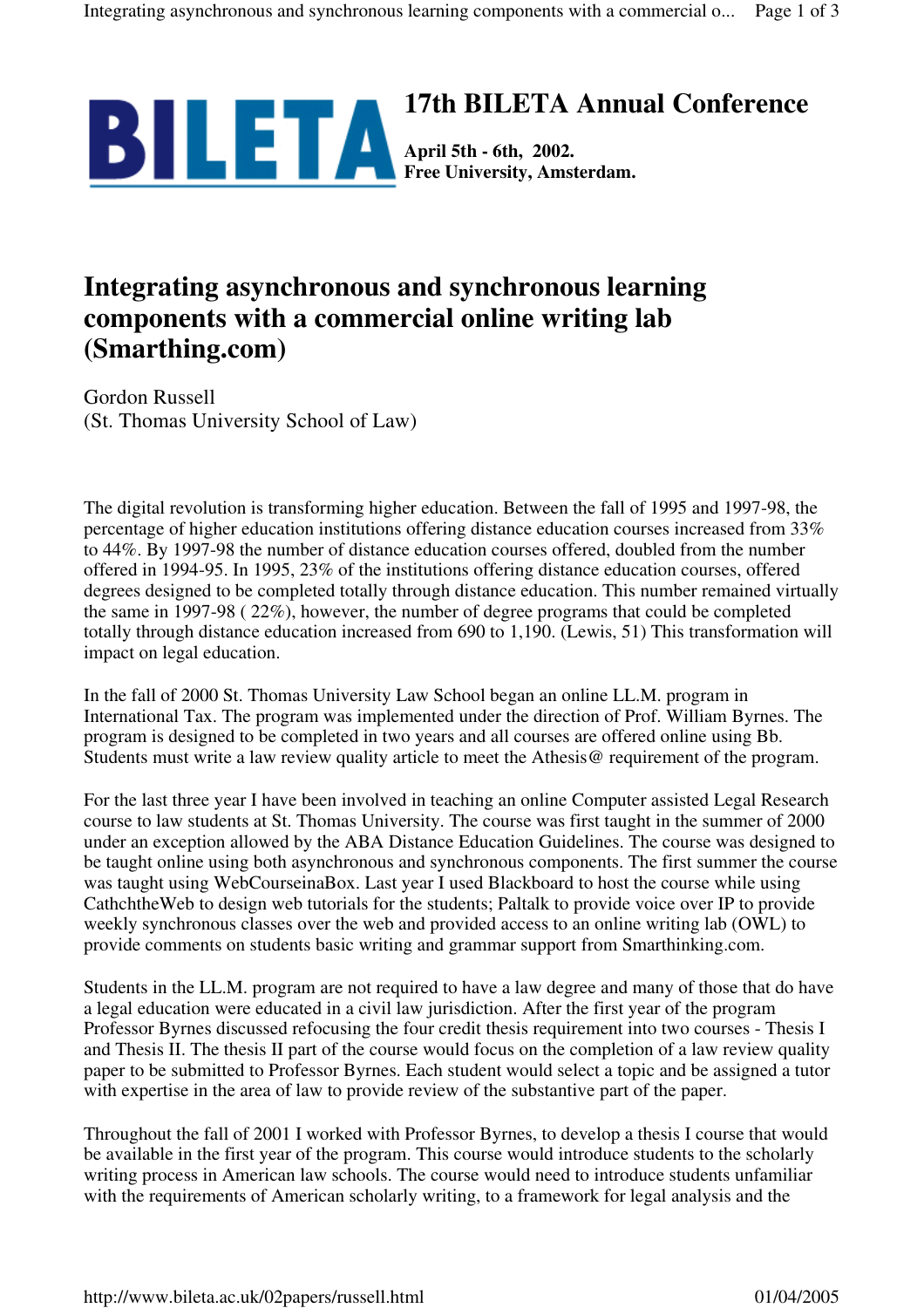research tools available to them to successfully research their topic. At the same time it was clear that a number of students in the program needed additional support. For a number of students english was second language and they needed access to online writing lab support to improve their grammar, organization and general writing skills. Additionally a number of the students in the program do not have an american law degree. The thesis requirement is designed to have the students write an article of publishable quality in an American law review.

The LL.M. program is taught using Blackboard as the courseware. The course was designed to introduce students to computer assisted legal research and provide students the opportunity to create a research guide or pathfinder for their thesis topic. The purpose of the Pathfinder or Legal Research guide was to provide students with an opportunity to use the research skill they are being taught to practice the skills by discovering the literature that exist on their topic. The research guide provides the students with an opportunity to extensively review the literature while actively engaged in evaluating the materials found..

By the end of the class the students will complete a significant part of their research and be prepared to start the actual writing of their article.

In order to provide the students with online training modules the course utilizes Catchtheweb. This web based product allows individuals or teams to capture organize and export Aslideshows@ that can be downloaded and played in the CatchtheWeb player. The player is free and can be downloaded easily by students regardless of the speed of their Internet connection. The files created are uploaded into Bb and students then download the files and then open them in the Catchtheweb player. Students can view the show whether connected to the Internet or not. If they are connected they click on any hyperlinks within the page and jump to the link. The program allows for the inputting of notes on the page with comments as well as highlighting parts of the page.

CatchtheWeb provides a simple way to introduce students to the numerous online databases that the library have added to support the research needs of the 80+ students currently enrolled in the program. It also provides a medium for training on Internet based materials that are free. The tutorials once downloaded are available to the students as initial tutorials and for refreshers at the student's convenience.

To provide a synchronous component that would allow for cohorts to work together; students to dialog with the professor during office hours and to provide for class discussion and online lectures a shareware voice over IP product - Paltalk provides basic voice over IP for group synchronous communication. Paltalk was integrated into the course to provide office hour communication and provide synchronous discussion times in which students could respond and ask questions about the Catchtheweb tutorials. The addition of a synchronous component was a way to deal with the isolation that students feel in a distance education experience.

The most important add on to the course structure was the agreement with Smarthinking.com (http://www.smarthinking.com) to provide online writing lab (OWL) support for the students. The writing services that Smarthinking provide include the Writing Lab, Brainstorming Room and Grammar Room. The program was intended to provide the ESL students an opportunity to improve their writing skills, grammar and structure by providing feedback on their writing from the cadre of professionals available from Smarthinking.com. The online writing lab is one of the critical pieces of the puzzle and this experience was intended to serve as a model that could be extended within the traditional residential first year legal education experience at American law schools. There must be a way to provide students that lack writing skills or who wish to improve a critical skill set for a practicing lawyer - effective persuasive writing.

To address the concerns regarding the actual writing skills of the students it was decided that all students would have access to Smarthinking.com. Smarthinking offers help to students in three